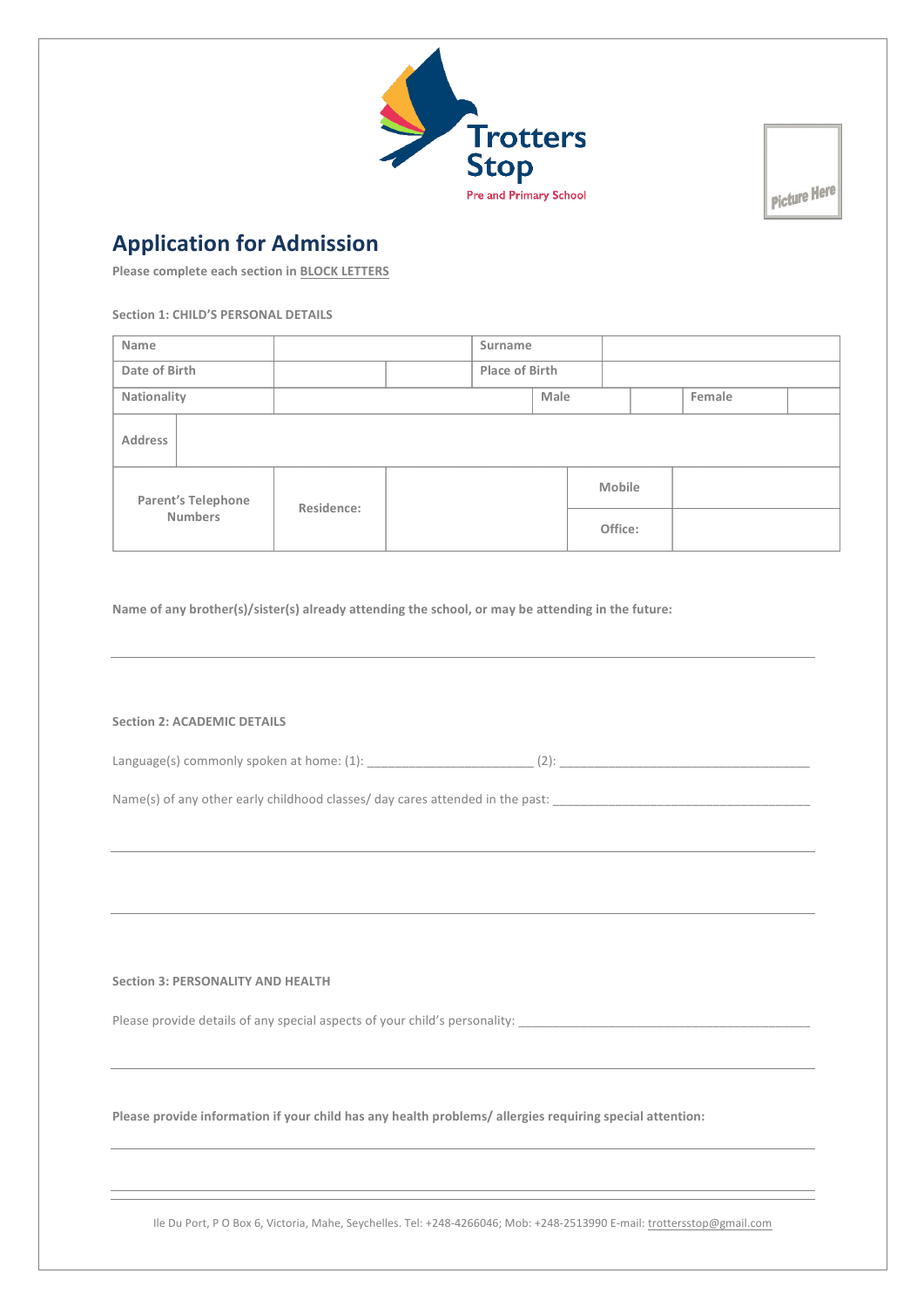## **Section 4: PARENT / GUARDIAN DATA**

| Father's Name       |  |            |         |              |  |  |  |
|---------------------|--|------------|---------|--------------|--|--|--|
| Profession          |  |            |         | Designation  |  |  |  |
| Organization        |  |            |         |              |  |  |  |
| Office Address      |  |            |         |              |  |  |  |
| Office Telephone    |  | Fax No:    |         |              |  |  |  |
| Email:              |  |            |         |              |  |  |  |
|                     |  |            |         |              |  |  |  |
| Mother's Name       |  |            |         |              |  |  |  |
| Mother's Occupation |  | House Wife |         | Professional |  |  |  |
| Profession          |  |            |         |              |  |  |  |
| Organization        |  |            |         |              |  |  |  |
| Office Address      |  |            |         |              |  |  |  |
| Office Telephone    |  |            | Fax No: |              |  |  |  |
| Email:              |  |            |         |              |  |  |  |

## **Section 5: DECLERATION**

*I* confirm that, to the best of my knowledge, the information provided in this form is correct. I have understood and *agree to abide by all school rules including school discipline, and tuition fee payment and refunds. I also acknowledge* that while the school does its best to ensure the safety of each child's life, health and property, the school cannot be *held responsible for any damage to these.* 

*\_\_\_\_\_\_\_\_\_\_\_\_\_\_\_\_\_\_\_\_\_\_\_\_\_\_\_\_\_\_\_\_\_\_\_\_\_\_\_\_ \_\_\_\_\_\_\_\_\_\_\_\_\_\_\_\_\_\_\_\_\_\_*

*Signature of Parent/ Guardian Base of Parent/ Guardian**Base of Parentian**Base of Parentian**Base of Parentian**Base of Parentian**Base of Parentian**Base of Parentian**Base of Parentian**Base of Parentian*

Signatory's Name:

**Signatory's Relation with the Child: \_\_\_\_\_\_\_\_\_\_\_\_\_\_\_\_\_\_\_\_\_\_\_\_\_\_\_\_\_\_\_\_\_\_\_\_\_\_\_\_\_\_\_\_\_\_\_\_\_\_**

**Section 6: ADMISSION PROCEDURE** 

- 1. The completed admission form long with 1 passport size photograph and the registration fee (non-refundable) *must be submitted to the school office.*
- 2. After the admission from has been processed, a date is given for applicant's starting date at the school.
- 3. The parent/quardian must ensure payment of all school fees and dues at least 3 days prior to the student's *commencement date offered.* If this is not done in time, the place will be offered to another candidate.

Ile Du Port, P O Box 6, Victoria, Mahe, Seychelles. Tel: +248-4266046; Mob: +248-2513990 E-mail: trottersstop@gmail.com